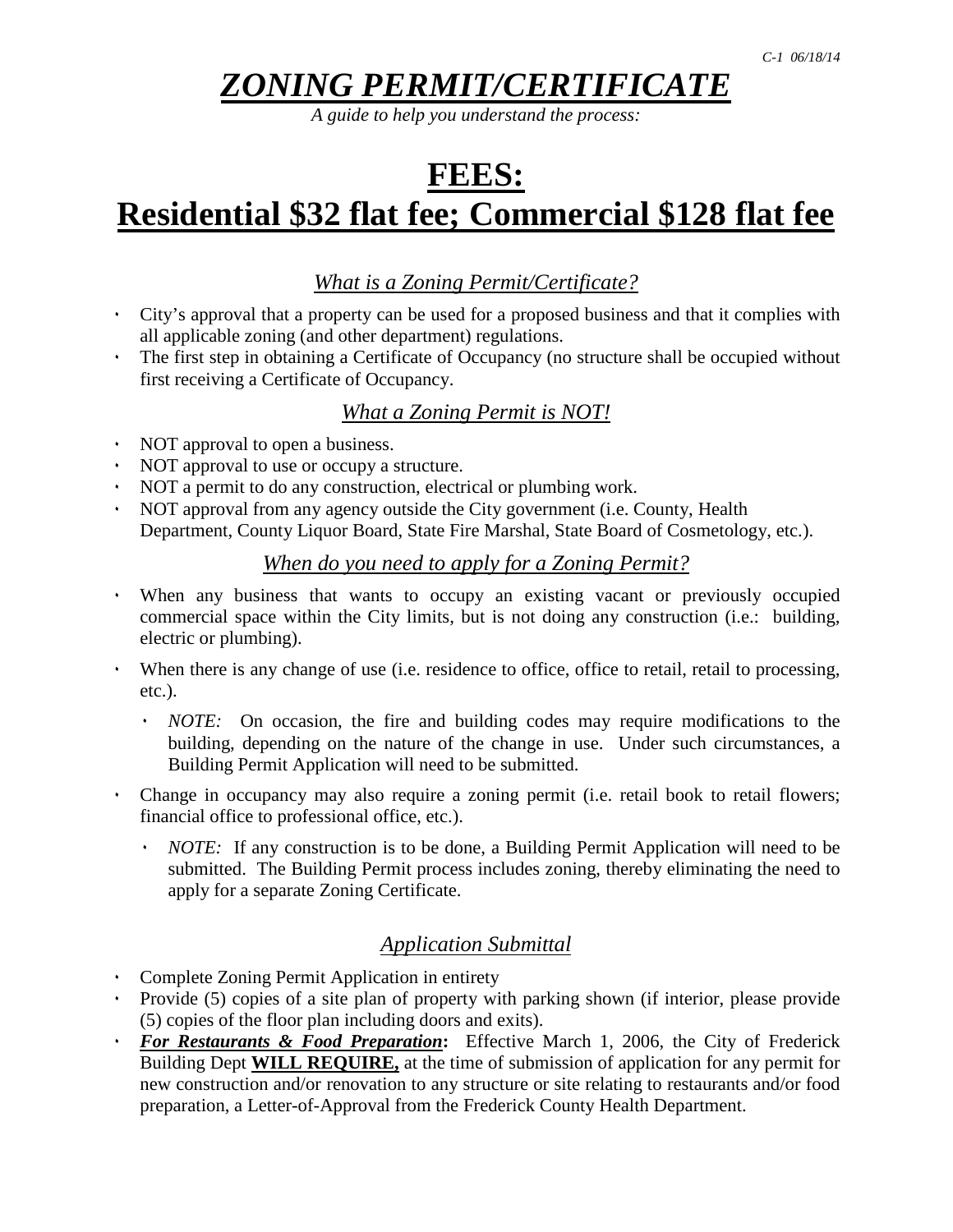# *How does the process work?*

- 1. Application is filed with the Building Department. *NOTE*: Process takes approximately 15 days pending additional information that may be required of the applicant during review.
- 2. Copies of the application are distributed to the following entities for review and approval:
	- a. *Planning & Zoning* Determines if the proposed business complies with the Land Management Code and assures that the proposed business is located in the proper zoning district.
	- b. *Building Plan Review* Reviews for compliance with the State Rehabilitation Code and makes the applicant aware of any other Codes that may be applicable.
	- c. *City Engineer* Ensures compliance with any services in the rights-of-way.
	- d. *Fire Protection Engineer* Reviews for compliance with the State Rehabilitation Code and Life Safety Code as well as making the applicant aware of any other Codes that may be applicable.
- 3. Any discrepancies or questions from review by the above entities will be faxed or mailed to the applicant.
- 4. If there are no additional issues to address and approvals are given by each reviewing entity, a Zoning Permit is issued and mailed to the applicant.
- 5. Applicant/Owner calls for Inspections, as required.
- 6. A Certificate of Occupancy, which includes the Zoning Certificate, is issued once inspections have passed.

# *Are there any inspections required?*

YES. Inspections by the Building Inspector and Fire Protection Engineer are required for the purpose of addressing Life Safety issues.

- An inspection request can be made by calling between  $7$  a.m.  $-9:00$  a.m. on the same day you would like the inspection performed.
- ۰ Once the inspection has been conducted and approved, the Certificate of Occupancy will be mailed to the property owner.

*REMEMBER – do not occupy the space until an inspection has been made and this office has issued a Certificate of Occupancy. Non-compliance can result in fines of up to \$400.00 per day for each day the violation exists.*

We are here to inform and assist you during this process. If any questions or problems arise, please feel free to contact our offices and we will do our best to help you.

#### **Office Staff Contacts:**

| 301-600-3829         |
|----------------------|
| 301-600-3813         |
| 301-600-3816 or 3817 |
| 301-600-1499         |
| 301-600-3819 or 3801 |
| 301-600-3827         |
|                      |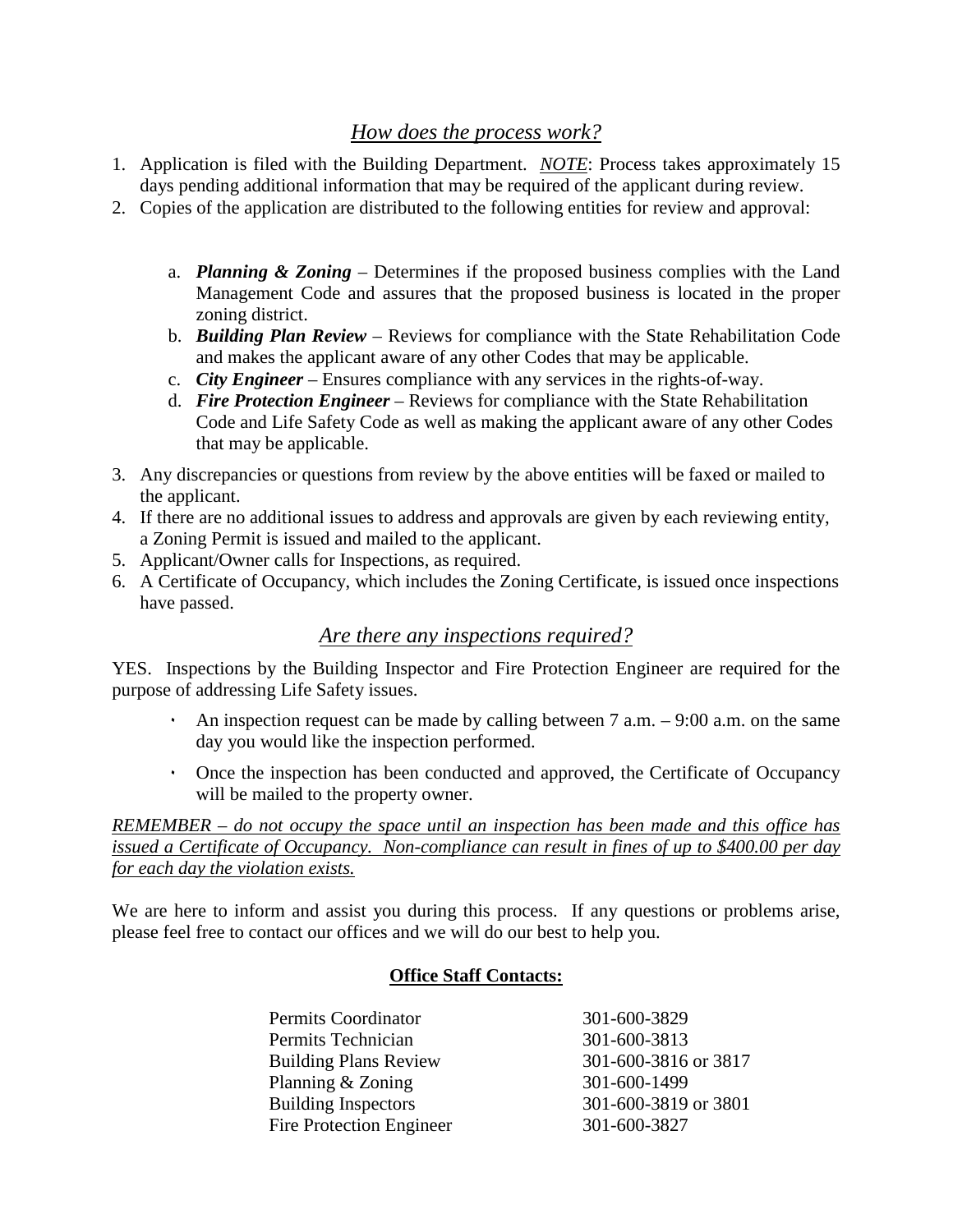#### The City of Frederick, Maryland

Building Department

140 W. Patrick St., Frederick MD 21701 / 301-600-3812 / FAX 301-600-3826 www.cityoffrederick.com

# ZONING PERMIT APPLICATION

(NEW OCCUPANCY, TEMPORARY OR SEASONAL BUSINESS)

FOR OFFICE USE ONLY  $App No.:$ App Type Code: Tax ID #:  $02-$ App Date:

#### SECTION 1 – Complete in its entirety. Application will NOT be accepted unless all spaces are FULLY completed.

Are renovations to this site being performed at this time?  $\Box$  No  $\Box$  Yes\* (If yes, make application using Building Permit Application Form)

This application is for:  $\Box$  New Occupancy □ Temporary/Seasonal Business  $\Box$  Other Address: Unit #: Bldg #: ocation Subdivision: Lot #: Zoning: Proposed Business Name: Name: Proposed Use: Proposed Use: Proposed Use: Proposed Use: Proposed Use: Proposed Use: Proposed Use: Proposed Use: Proposed Use: Proposed Use: Proposed Use: Proposed Use: Proposed Use: Proposed U Previous Tenant Name: **Previous Use:** Previous Use: **Previous Use:** Previous Use: **Previous Use:** Contact Person: Applicant Company Name: Address: Phone  $\#$  FAX  $\#$ E-Mail Address: DESCRIPTION OF USE: OPERATION INFORMATION **OPERATION INFORMATION** \_\_\_\_\_\_\_\_\_\_\_\_\_\_\_\_\_\_\_\_\_\_\_\_\_\_\_\_\_\_\_\_\_\_\_\_\_\_\_\_\_\_\_\_\_\_\_\_\_\_\_\_\_\_\_\_\_\_\_\_\_\_\_\_\_\_\_\_\_\_\_\_\_\_\_\_\_\_\_\_\_\_\_\_\_\_\_\_\_\_\_\_\_\_\_\_\_\_\_\_\_\_\_\_\_\_\_\_\_\_\_\_\_\_\_ \_\_\_\_\_\_\_\_\_\_\_\_\_\_\_\_\_\_\_\_\_\_\_\_\_\_\_\_\_\_\_\_\_\_\_\_\_\_\_\_\_\_\_\_\_\_\_\_\_\_\_\_\_\_\_\_\_\_\_\_\_\_\_\_\_\_\_\_\_\_\_\_\_\_\_\_\_\_\_\_\_\_\_\_\_\_\_\_\_\_\_\_\_\_\_\_\_\_\_\_\_\_\_\_\_ SF of Building: \_\_\_\_\_\_\_\_\_\_\_ SF Use of Proposed Space\_\_\_\_\_\_\_\_\_\_\_\_\_ Is Building Sprinklered? -Yes  $\Box$  No Dates of Operation: Hours of Operation: **WATER USE:**  $\Box$  Water Use Checklist attached\* □ Water Service Contract attached, if necessary \*Submitted water records for past 6 months minimum or 5 years maximum Parking: Attach drawing/site plan to show parking layout.  $\hfill\Box$  Single Use Parking Area Parking Lot/Area: NOTE: Signage must be applied for separately -Multiple Use<sup>\*</sup> □ List attached<sup>\*</sup> \*NOTE: If multiple use, attach list of all users and respective Number of On-Site Parking Spaces \_\_\_\_\_\_\_\_\_\_ SF area for each user Final Site Plan Case # \_\_\_\_\_\_\_\_\_\_\_\_\_\_\_\_\_\_\_\_\_\_\_\_\_\_\_\_\_\_ Date of Approval: \_\_\_\_\_\_\_\_\_\_\_\_\_\_\_\_\_\_\_\_\_\_\_\_\_\_\_\_\_\_ Site Plan Attached\*  $\Box$  Yes  $\Box$  No (NOTE: Application will be denied if copy of unconditionally approved site plan is not submitted with application). HPC Case # (if applicable) Is Property located in the Historic District?  $\Box$  Yes  $\Box$  No Is Property located in the Carroll Creek Overlay?  $\Box$  Yes  $\Box$  No  $HPC/PC$  Case  $#$  (if applicable) **Other** Is Board of Zoning Appeals Approval Needed?  $\Box$  Yes  $\Box$  No BZA Case # (if applicable) Is Property owned by Frederick County?  $\square$  Yes □ No Is Property in the Flood Plain?  $\Box$  Yes □ No Is Industrial Waste Water Pre-treatment applicable  $\Box$  Yes No

Is proposed use for Restaurant or other type use for selling and/or preparing food?  $\Box$  No  $\Box$  Yes\*  $\Box$  Health Dept Letter Attached \*NOTE: If Yes, Letter-of-Approval from Frederick County Health Department is required and MUST be attached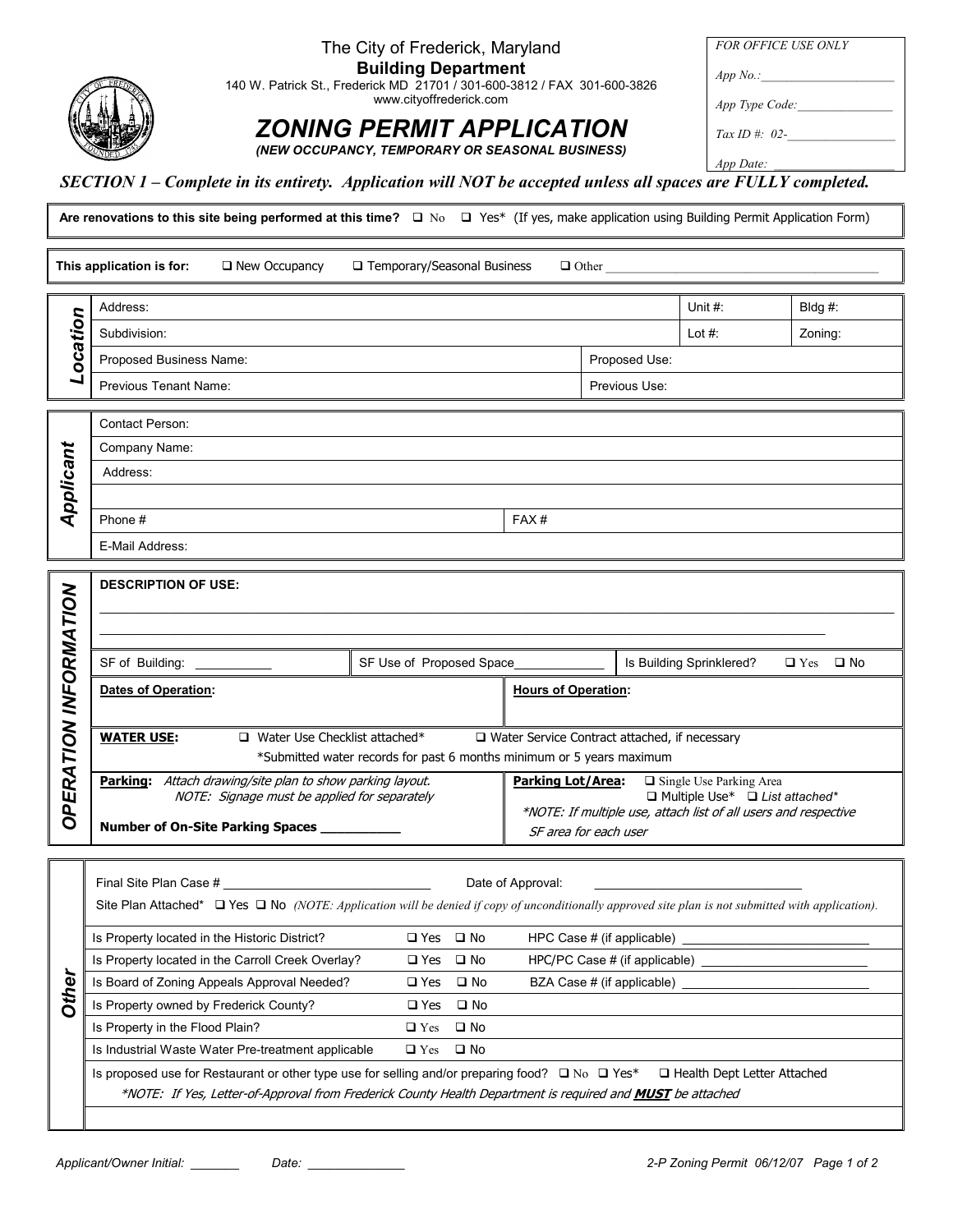| The City of Frederick, Maryland         |  |  |  |  |
|-----------------------------------------|--|--|--|--|
| <b>Building Department</b>              |  |  |  |  |
| <i><b>ZONING PERMIT APPLICATION</b></i> |  |  |  |  |
| (Page Two)                              |  |  |  |  |

| <b>FOR OFFICE USE ONLY</b> |  |
|----------------------------|--|
| App No.                    |  |

APPLICANT/OWNER CERTIFICATION: The Applicant/Owner hereby certifies and agrees as follows:

That I am the owner, or authorized by the owner to act in their behalf as the owner's agent to make this Application. That the information given herein is true and correct and that all occupancy under this application will comply with all applicable Federal, State and Local Regulations. That occupancy will be in accordance with and as indicated on the approved site and building plans, review comments, agreements, specifications, etc., unless otherwise approved by the Division Manager of the Building Department. That the Division Manager of the Building Department can revoke the Zoning Certificate or stop occupancy under the Zoning Certificate for noncompliance with the agreement in part or in whole and that *all fees are non-refundable and non-transferable*. I further understand and agree that plans will be reviewed, inspections made and occupancy certificates issued; however, I assume ultimate responsibility for compliance of all codes, regulations, etc.

Before any structure to which this Certificate is applicable may be occupied or used for any purpose, a Certificate of Use & Occupancy must be obtained

| *PROPERTY OWNER<br>SIGNATURE:                     |                                                                                                                                                                                                                                                                                                                                                                                                                                                                                          |
|---------------------------------------------------|------------------------------------------------------------------------------------------------------------------------------------------------------------------------------------------------------------------------------------------------------------------------------------------------------------------------------------------------------------------------------------------------------------------------------------------------------------------------------------------|
|                                                   | *PROVIDE NOTARIZED AFFIDAVIT FROM PROPERTY OWNER if signed by anyone other than Property Owner                                                                                                                                                                                                                                                                                                                                                                                           |
|                                                   |                                                                                                                                                                                                                                                                                                                                                                                                                                                                                          |
|                                                   |                                                                                                                                                                                                                                                                                                                                                                                                                                                                                          |
|                                                   |                                                                                                                                                                                                                                                                                                                                                                                                                                                                                          |
|                                                   |                                                                                                                                                                                                                                                                                                                                                                                                                                                                                          |
|                                                   |                                                                                                                                                                                                                                                                                                                                                                                                                                                                                          |
|                                                   |                                                                                                                                                                                                                                                                                                                                                                                                                                                                                          |
|                                                   | 105.3.2 Time limitation of application. An application for a permit for any proposed work shall be deemed to have been abandoned 180 days after the date of filing,<br>unless such application has been pursued in good faith or a permit has been issued; except that the building official is authorized to grant one or more extensions of<br>time for additional periods not exceeding 90 days each. The extension shall be requested in writing and justifiable cause demonstrated. |
| <b>SECTION II (For Office Use Only)</b>           |                                                                                                                                                                                                                                                                                                                                                                                                                                                                                          |
| Zoning Certificate Fee:<br>\$                     | Date Paid: Rec'd by:                                                                                                                                                                                                                                                                                                                                                                                                                                                                     |
|                                                   | <b>SECTION III (For Staff Use Only)</b> - REVIEW COMMENTS (Please write legibly)                                                                                                                                                                                                                                                                                                                                                                                                         |
| Revised Site Plan Attached<br>ப                   | $\Box$ Revised Const'n Plan Attached $\Box$ Fee Calculations attached $\Box$                                                                                                                                                                                                                                                                                                                                                                                                             |
|                                                   |                                                                                                                                                                                                                                                                                                                                                                                                                                                                                          |
|                                                   |                                                                                                                                                                                                                                                                                                                                                                                                                                                                                          |
|                                                   |                                                                                                                                                                                                                                                                                                                                                                                                                                                                                          |
| Reviewed By:                                      |                                                                                                                                                                                                                                                                                                                                                                                                                                                                                          |
| $\Box$ Building (Blue)<br>$\Box$ Planning (Green) | $\Box$ Fire Code Review (Yellow) $\Box$ Other $\Box$ Other<br>$\Box$ Engineering (Salmon)                                                                                                                                                                                                                                                                                                                                                                                                |
|                                                   |                                                                                                                                                                                                                                                                                                                                                                                                                                                                                          |

| Applicant/Owner Initial: | Date: |  |
|--------------------------|-------|--|
|                          |       |  |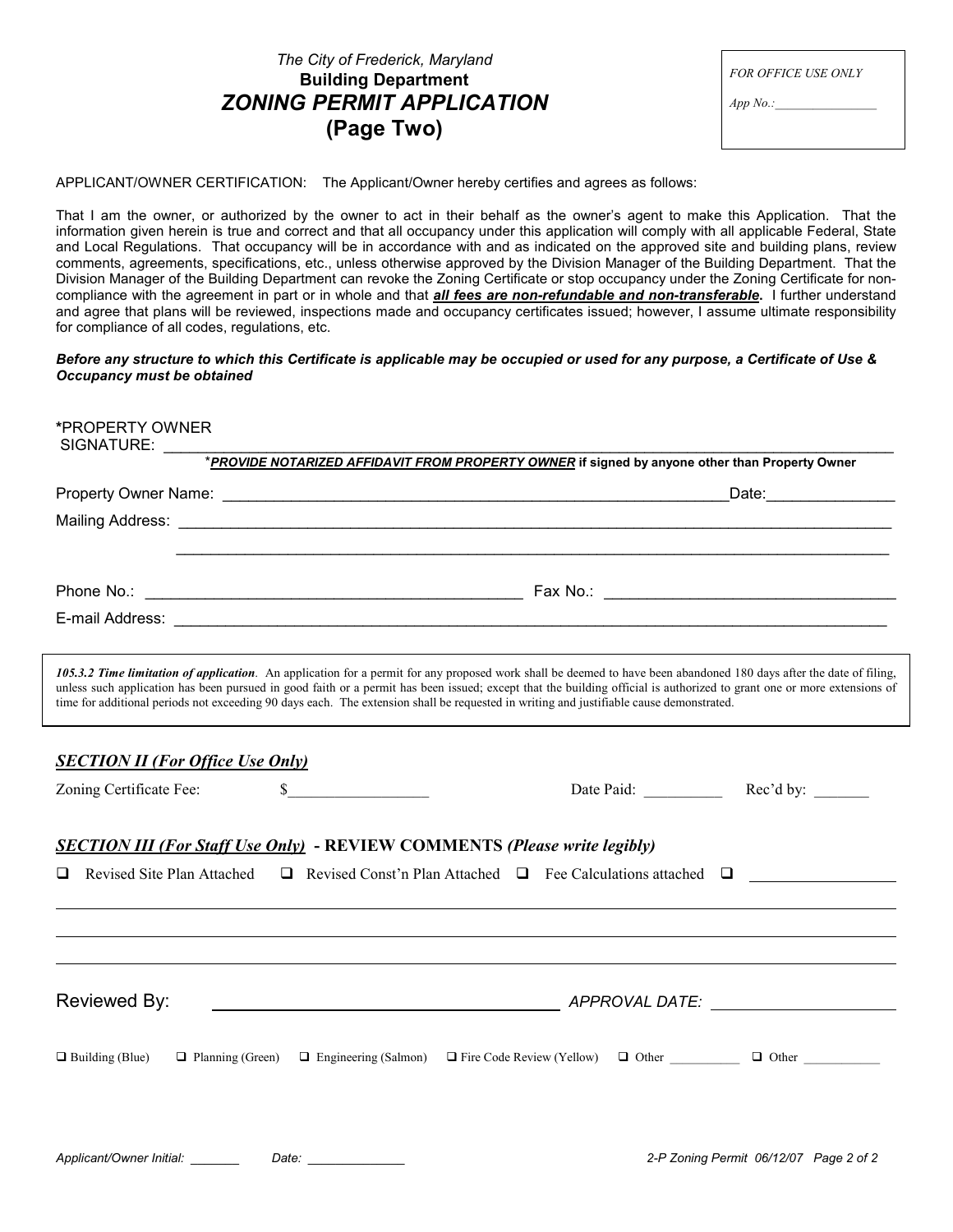

# **Non-Residential Water and Sewer Allocation Application**

Please provide the following information to establish a capacity amount for those properties requiring additional water and sewer capacity for Non-Residential development or change in use as provided in the City Code Chapter 25 – Article IX, Water and Sewer Allocation and Impact Fees.

Information is required for boxes marked with an \* below:

| <b>Project Information</b>                                                                                                                                                                                                                                                                                                                                                                                             |                                                                            |        |                             |  |                |
|------------------------------------------------------------------------------------------------------------------------------------------------------------------------------------------------------------------------------------------------------------------------------------------------------------------------------------------------------------------------------------------------------------------------|----------------------------------------------------------------------------|--------|-----------------------------|--|----------------|
| *Project Name:                                                                                                                                                                                                                                                                                                                                                                                                         |                                                                            |        |                             |  |                |
| *Project Address:                                                                                                                                                                                                                                                                                                                                                                                                      |                                                                            |        |                             |  |                |
| *Contact Name:                                                                                                                                                                                                                                                                                                                                                                                                         | *Phone:                                                                    | Email: |                             |  |                |
| *Project Type of Use (i.e., restaurant, retail, warehouse):                                                                                                                                                                                                                                                                                                                                                            |                                                                            |        |                             |  |                |
| *Project New Total Gross Sq. Ft. (or # of units):                                                                                                                                                                                                                                                                                                                                                                      |                                                                            |        |                             |  |                |
| Give a brief description of the proposed project:                                                                                                                                                                                                                                                                                                                                                                      |                                                                            |        |                             |  |                |
|                                                                                                                                                                                                                                                                                                                                                                                                                        |                                                                            |        |                             |  |                |
| *Does the property have an active water/sewer contract (prior to July 2010) on file?                                                                                                                                                                                                                                                                                                                                   |                                                                            |        | Yes                         |  | N <sub>0</sub> |
| *If yes, please provide the contract number:                                                                                                                                                                                                                                                                                                                                                                           |                                                                            |        |                             |  |                |
| *Does the project create a need for additional water and sewer capacity?                                                                                                                                                                                                                                                                                                                                               |                                                                            |        | Yes                         |  | No             |
| *If yes, please provide the additional amount here - - ><br>(use one of the methods on the reverse side of this application)                                                                                                                                                                                                                                                                                           |                                                                            |        | GPD (Gallons Per Day)       |  |                |
| <b>Property Owner Information</b>                                                                                                                                                                                                                                                                                                                                                                                      |                                                                            |        |                             |  |                |
| *Property Owner's Name:                                                                                                                                                                                                                                                                                                                                                                                                |                                                                            |        |                             |  |                |
| *Property Owner's Mailing Address:                                                                                                                                                                                                                                                                                                                                                                                     |                                                                            |        |                             |  |                |
| *City:                                                                                                                                                                                                                                                                                                                                                                                                                 | *State:                                                                    |        | <i>*Zip</i> Code:           |  |                |
| Phone:                                                                                                                                                                                                                                                                                                                                                                                                                 | Email:                                                                     |        |                             |  |                |
| As legal owner of the above property, I (we) certify by signature below that: 1.) the information provided on this<br>form is correct; 2.) I (we) authorize the requested allocation amount as above; and 3.) I am (we are) fully aware<br>of and shall comply with all requirements, including payment of fees, as found in Chapter 25 - Article IX,<br>Water and Sewer Allocation and Impact Fees, of the City Code. |                                                                            |        |                             |  |                |
|                                                                                                                                                                                                                                                                                                                                                                                                                        |                                                                            |        |                             |  |                |
| For Official Use Only<br>Building Permit #____________<br>Allocation Granted___________gpd<br>Water IF Due \$<br>Total Due \$                                                                                                                                                                                                                                                                                          | Redevelopment _____Y _____N<br>Allocation Fee Amount \$<br>Sewer IF Due \$ |        | Baseline Flow___________gpd |  |                |
| Approvals: Utility Eng. Tech:                                                                                                                                                                                                                                                                                                                                                                                          | Date_                                                                      |        |                             |  |                |